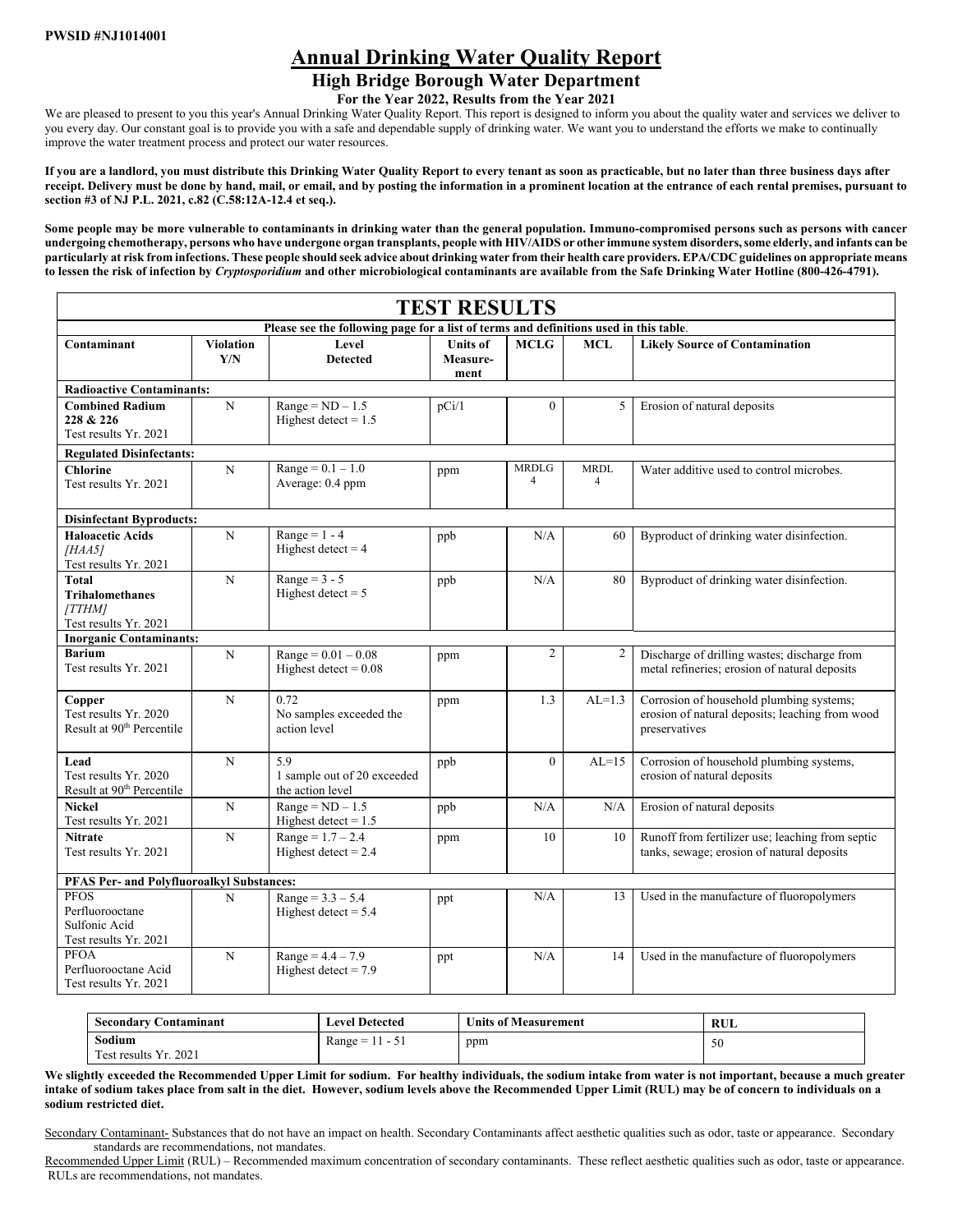Our water supply comes from five wells. The Fairview Wellfield consists of Wells #'s2, 3, 4 and 5 which draw groundwater from a fractured gneiss aquifer, and range in depth from 230 to 330 feet. The Grayrock Well; Well #8, draws groundwater from a limestone aquifer and is 115 feet deep.

The High Bridge Borough Water Department routinely monitors for contaminants in your drinking water according to Federal and State laws. This table shows the results of our monitoring for the period of January 1<sup>st</sup> to December 31<sup>st</sup>, 2021. The State allows us to monitor for some contaminants less than once per year because the concentrations of these contaminants do not change frequently. Some of the data listed, though representative, is more than one year old.

**Definitions** - In the "Test Results" table you may some terms and abbreviations you might not be familiar with. To help you better understand these terms we've provided the following definitions:

Non-Detects (ND) - laboratory analysis indicates that the constituent is not present.

Parts per million (ppm) or Milligrams per liter (mg/l) - one part per million corresponds to one minute in two years or a single penny in \$10,000.

Parts per billion (ppb) or Micrograms per liter - one part per billion corresponds to one minute in 2,000 years, or a single penny in \$10,000,000. Parts per trillion (ppt) or nanogram per liter - one part per trillion corresponds to one minute in 20,000 years, or a single penny in \$100,000,000.

Picocuries per liter (pCi/L) - Picocuries per liter is a measure of the radioactivity in water.

Action Level (AL) - the concentration of a contaminant which, if exceeded, triggers treatment or other requirements which a water system must follow.

Maximum Contaminant Level - The "Maximum Allowed" (MCL) is the highest level of a contaminant that is allowed in drinking water. MCLs are set as close to the MCLGs as feasible using the best available treatment technology.

Maximum Contaminant Level Goal -The "Goal"(MCLG) is the level of a contaminant in drinking water below which there is no known or expected risk to health. MCLGs allow for a margin of safety.

Maximum Residual Disinfectant Level (MRDL) - The highest level of a disinfectant allowed in drinking water. There is convincing evidence that addition of a disinfectant is necessary for control of microbial contaminants.

Maximum Residual Disinfectant Level Goal (MRDLG): -The level of a drinking water disinfectant, below which there is no known or expected risk to health. MRDLGs do not reflect the benefits of the use of disinfectants to control microbial contamination.

**Water Sources and Contaminants** - The sources of drinking water (both tap water and bottled water) include rivers, lakes, streams, ponds reservoirs, springs, and wells. As water travels over the surface of the land or through the ground, it dissolves naturally occurring minerals and, in some cases, radioactive material, and can pick up substances resulting from the presence of animals or from human activity.

Contaminants that may be present in source water include:

- Microbial contaminants, such as viruses and bacteria, which may come from sewage treatment plants, septic systems, agricultural livestock operations, and wildlife.
- Inorganic contaminants, such as salts and metals, which can be naturally occurring or result from urban storm water runoff, industrial or domestic wastewater discharges, oil and gas projection, mining, or farming.
- Pesticides and herbicides, which may come from a variety of sources such as agriculture, urban storm water runoff, and residential uses.
- Organic chemical contaminants, including synthetic and volatile organic chemicals, which are byproducts of industrial processes and petroleum production, and can, also come from gas stations, urban storm water runoff, and septic systems.
- Radioactive contaminants which can be naturally occurring or be the result of oil and gas production and mining activities.

In order to ensure that tap water is safe to drink, EPA prescribes regulations which limit the amount of certain contaminants in water provided by public water systems. Food and Drug Administration regulations establish limits for contaminants in bottled water, which must provide the same protection for public health.

Drinking water, including bottled water, may reasonably be expected to contain at least small amounts of some contaminants. The presence of contaminants does not necessarily indicate that the water poses a health risk. More information about contaminants and potential health effects can be obtained by calling the Environmental Protection Agency's Safe Drinking Water Hotline at 1-800-426-4791.

**Monitoring Waivers** - The Safe Drinking Water Act regulations allow monitoring waivers to reduce or eliminate the monitoring requirements for asbestos, volatile organic chemicals and synthetic organic chemicals. The High Bridge Borough Water Department received monitoring waivers for asbestos and synthetic organic chemicals (pesticides).

### **What are PFOA and PFOS?**

Perfluorooctanoic acid (PFOA) and perfluorooctane sulfonate (PFOS) are per- and polyfluoroalkyl substances (PFAS), previously referred to as perfluorinated compounds, or PFCs, that are man-made and used in industrial and commercial applications. PFOA was used as a processing aid in the manufacture of fluoropolymers used in non-stick cookware and other products, as well as other commercial and industrial uses based on its resistance to harsh chemicals and high temperatures. PFOS is used in metal plating and finishing as well as in various commercial products. PFOS was previously used as a major ingredient in aqueous film forming foams for firefighting and training, and PFOA and PFOS are found in consumer products such as stain resistant coatings for upholstery and carpets, water resistant outdoor clothing, and grease proof food packaging. Although the use of PFOA and PFOS has decreased substantially, contamination is expected to continue indefinitely because these substances are extremely persistent in the environment and are soluble and mobile in water. More information can be found at: https://www.state.nj.us/dep/wms/bears/docs/2019-4-15-FAQs\_PFOS-PFOA-websites-OLA%204-24-19SDM-(003).pdf

**Source Water Assessment -** The New Jersey Department of Environmental Protection (NJDEP) has completed and issued a Source Water Assessment Report and Summary for our water system, which is available at www.state.nj.us/dep/swap or by contacting NJDEP's Bureau of Safe Drinking Water at (609) 292-5550. You may also contact the High Bridge Water Department to obtain information regarding the Source Water Assessment Program. Our water system's Source Water Assessment Summary Report is included.

#### **Sources of Lead in Drinking Water**

Although most lead exposure occurs from inhaling dust or from contaminated soil, or when children eat paint chips, the U.S. Environmental Protection Agency (USEPA) estimates that 10 to 20 percent of human exposure to lead may come from lead in drinking water. Infants who consume mostly mixed formula can receive 40 percent to 60 percent of their exposure to lead from drinking water. Lead is rarely found in the source of your drinking water but enters tap water through corrosion, or wearing away, of materials containing lead in the water distribution system and household plumbing materials. These materials include lead-based solder used to join copper pipes, brass, and chrome-brass faucets, and in some cases, service lines made of or lined with lead. New brass faucets, fittings, and valves, including those advertised as "lead-free", may still contain a small percentage of lead, and contribute lead to drinking water. The law currently allows end-use brass fixtures, such as faucets, with up to 0.25 percent lead to be labeled as "lead free". However, prior to January 4, 2014, "lead free" allowed up to 8 percent lead content of the wetted surfaces of plumbing products including those labeled National Sanitation Foundation (NSF) certified. Visit the NSF website at www.nsf.org to learn more about lead-containing plumbing fixtures. Consumers should be aware of this when choosing fixtures and take appropriate precautions. When water stands in lead service lines, lead pipes, or plumbing systems containing lead for several hours or more, the lead may dissolve into your drinking water. This means the first water drawn from the tap in the morning, or later in the afternoon if the water has not been used all day, can contain fairly high levels of lead.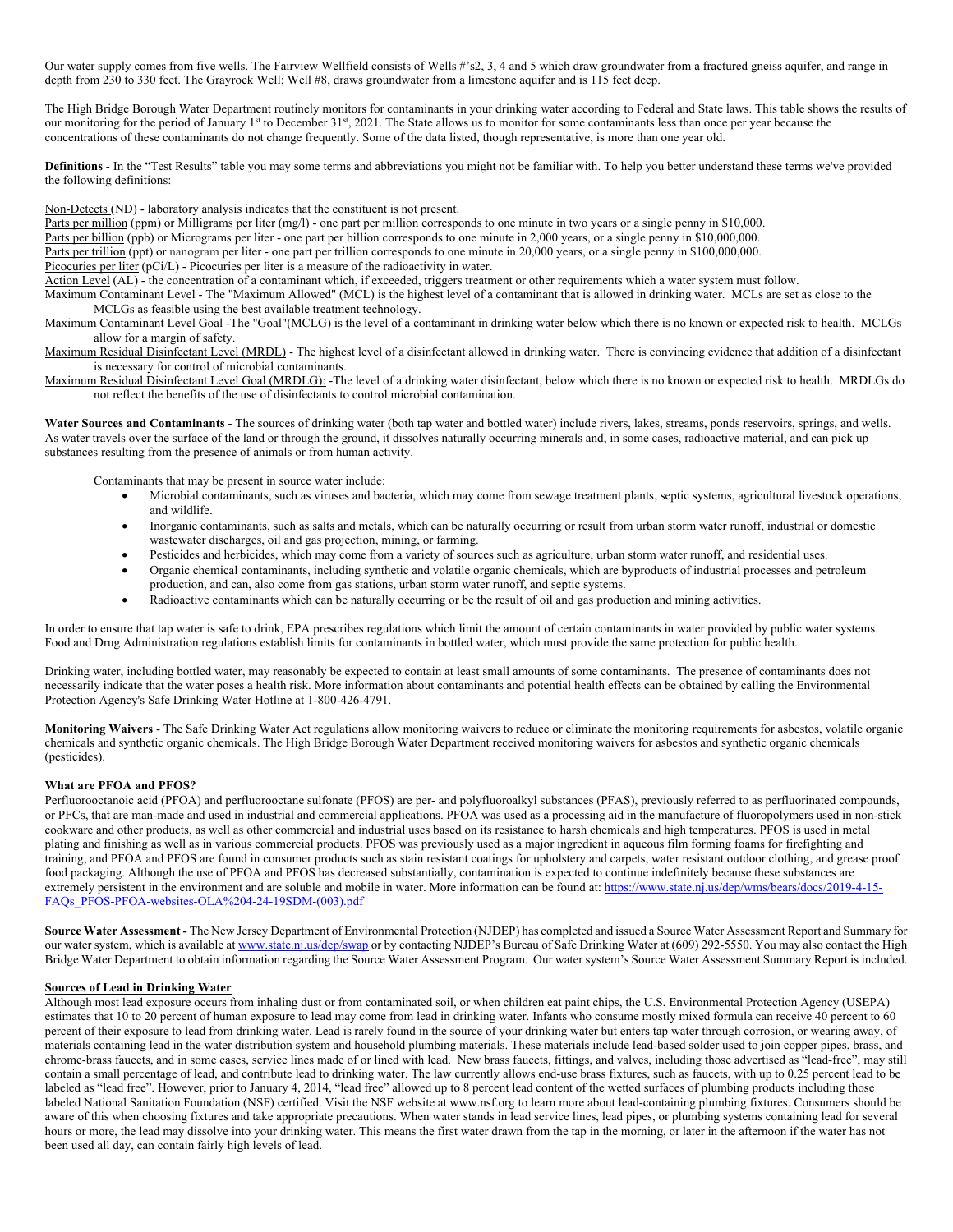### **Steps You Can Take to Reduce Exposure to Lead in Drinking Water**

*For a full list of steps visit: https://www.state.nj.us/dep/watersupply/dwc-lead-consumer.html*

**Run the cold water to flush out lead.** Let the water run from the tap before using it for drinking or cooking any time the water in the faucet has gone unused for more than six hours. The longer the water resides in plumbing the more lead it may contain. Flushing the tap means running the cold-water faucet. Let the water run from the cold-water tap based on the length of the lead service line and the plumbing configuration in your home. In other words, the larger the home or building and the greater the distance to the water main (in the street), the more water it will take to flush properly. Although toilet flushing or showering flushes water through a portion of the plumbing system, you still need to flush the water in each faucet before using it for drinking or cooking. Flushing tap water is a simple and inexpensive measure you can take to protect your health. It usually uses less than one gallon of water.

**Use cold, flushed water for cooking and preparing baby formula.** Because lead from lead-containing plumbing materials and pipes can dissolve into hot water more easily than cold water, never drink, cook, or prepare beverages including baby formula using hot water from the tap. If you have not had your water sampled or if you know, it is recommended that bottled or filtered water be used for drinking and preparing baby formula. If you need hot water, draw water from the cold tap and then heat it.

**Do not boil water to remove lead.** Boiling water will not reduce lead; however, it is still safe to wash dishes and do laundry. Lead will not soak into dishware or most clothes.

**Use alternative sources or treatment of water.** You may want to consider purchasing bottled water or a water filter. Read the package to be sure the filter is approved to reduce lead or contact NSF International at 800-NSF-8010 or www.nsf.org for information on performance standards for water filters.

Determine if you have interior lead plumbing or solder. If your home/building was constructed prior to 1987, it is important to determine if interior lead solder or lead pipes are present. You can check yourself, hire a licensed plumber, or check with your landlord.

**Replace plumbing fixtures and service lines containing lead.** Replace brass faucets, fittings, and valves that do not meet the current definition of "lead free" from 2014 (as explained above). Visit the NSF website at www.nsf.org to learn more about lead-containing plumbing fixtures.

**Remove and clean aerators/screens on plumbing fixtures.** Over time, particles and sediment can collect in the aerator screen. Regularly remove and clean aerators screens located at the tip of faucets and remove any particles.

**Test your water for lead.** Please contact Rick Roll, CPWM, Director of Public Works at 908-638-6588 to find out how to get your water tested for lead. Testing is essential because you cannot see, taste, or smell lead in drinking water**.** 

Get your child tested. Contact your local health department or healthcare provider to find out how you can get your child tested for lead if you are concerned about lead exposure. New Jersey law requires that children be tested for lead in their blood at both 1 and 2 years of age and before they are 6 years old if they have never been tested before or if they have been exposed to a known source of lead.

**Have an electrician check your wiring.** If grounding wires from the electrical system are attached to your pipes, corrosion may be greater. Check with a licensed electrician or your local electrical code to determine if your wiring can be grounded elsewhere. DO NOT attempt to change the wiring yourself because improper grounding can cause electrical shock and fire hazards.

**Water softeners and reverse osmosis units** will remove lead from water but can also make the water more corrosive to lead solder and plumbing by removing certain minerals; therefore, the installation of these treatment units at the point of entry into homes with lead plumbing should only be done under supervision of a qualified water treatment professional.

#### **Health Effects of Lead**

Lead can cause serious health problems if too much enters your body from drinking water or other sources. It can cause damage to the brain and kidneys and can interfere with the production of red blood cells that carry oxygen to all parts of your body. The greatest risk of lead exposure is to infants, young children, and pregnant women. Scientists have linked the effects of lead on the brain with lowered IQ in children. Adults with kidney problems and high blood pressure can be affected by low levels of lead more than healthy adults. Lead is stored in the bones, and it can be released later in life. During pregnancy, the child receives lead from the mother's bones, which may affect brain development. Contact your local health department or healthcare provider to find out how you can get your child tested for lead if you are concerned about lead exposure. You can find out more about how to get your child tested and how to pay for it at https://www.state.nj.us/health/childhoodlead/testing.shtml.

The table illustrates the susceptibility ratings for the seven contaminant categories (and radon) for each source in the system. The table provides the number of wells that rated high (H), medium (M), or low (L) for each contaminant category. For susceptibility ratings of purchased water, refer to the specific water system's source water assessment report.

The seven contaminant categories are defined after the table. DEP considered all surface water highly susceptible to pathogens, therefore all intakes received a high rating for the pathogen category. For the purpose of the Source Water Assessment Program, radionuclides are more of a concern for ground water than surface water. As a result, surface water intakes' susceptibility to radionuclides was not determined and they all received a low rating.

#### **If a system is rated highly susceptible for a contaminant category, it does not mean a customer is or will be consuming contaminated drinking water.**

The rating reflects the potential for contamination of source water, not the existence of contamination. Public water systems are required to monitor for regulated contaminants and to install treatment if any contaminants are detected at frequencies and concentrations above allowable levels. As a result of the assessments, DEP may customize (change existing) monitoring schedules based on the susceptibility ratings.

|           |   | <b>Pathogens</b> | <b>Nutrients</b> |   |   | <b>Pesticides</b> |             |   | <b>Volatile</b><br>Organic<br>Compounds |   |   | <b>Inorganics</b> |   | Radio-<br>nuclides |   |   | Radon |   |   | <b>Disinfection</b><br><b>Byproduct</b><br><b>Precursors</b> |   |   |  |
|-----------|---|------------------|------------------|---|---|-------------------|-------------|---|-----------------------------------------|---|---|-------------------|---|--------------------|---|---|-------|---|---|--------------------------------------------------------------|---|---|--|
| Sources   | Н | M                | H                | M | ∸ | H                 | M           | ∸ | H                                       | M | ≖ | H                 | M |                    | T | M |       | H | M | ∸                                                            | H | M |  |
| Wells - 5 |   | -                |                  |   |   |                   | $\sim$<br>∼ |   |                                         |   | 4 |                   |   | 4                  |   |   |       |   |   |                                                              |   |   |  |

**Pathogens:** Disease-causing organisms such as bacteria and viruses. Common sources are animal and human fecal wastes.

**Nutrients:** Compounds, minerals and elements that aid growth, that are both naturally occurring and man-made. Examples include nitrogen and phosphorus. **Volatile Organic Compounds:** Man-made chemicals used as solvents, degreasers, and gasoline components. Examples include benzene, methyl tertiary butyl ether (MTBE), and vinyl chloride.

**Pesticides:** Man-made chemicals used to control pests, weeds and fungus. Common sources include land application and manufacturing centers of pesticides. Examples include herbicides such as atrazine, and insecticides such as chlordane.

**Inorganics:** Mineral-based compounds that are both naturally occurring and man-made. Examples include arsenic, asbestos, copper, lead, and nitrate.

**Radionuclides:** Radioactive substances that are both naturally occurring and man-made. Examples include radium and uranium.

**Radon:** Colorless, odorless, cancer-causing gas that occurs naturally in the environment. For more information go to

http://www.nj.gov/dep/rpp/radon/index.htm or call (800) 648-0394.

**Disinfection Byproduct Precursors:** A common source is naturally occurring organic matter in surface water. Disinfection byproducts are formed when the disinfectants (usually chlorine) used to kill pathogens react with dissolved organic material (for example leaves) present in surface water.